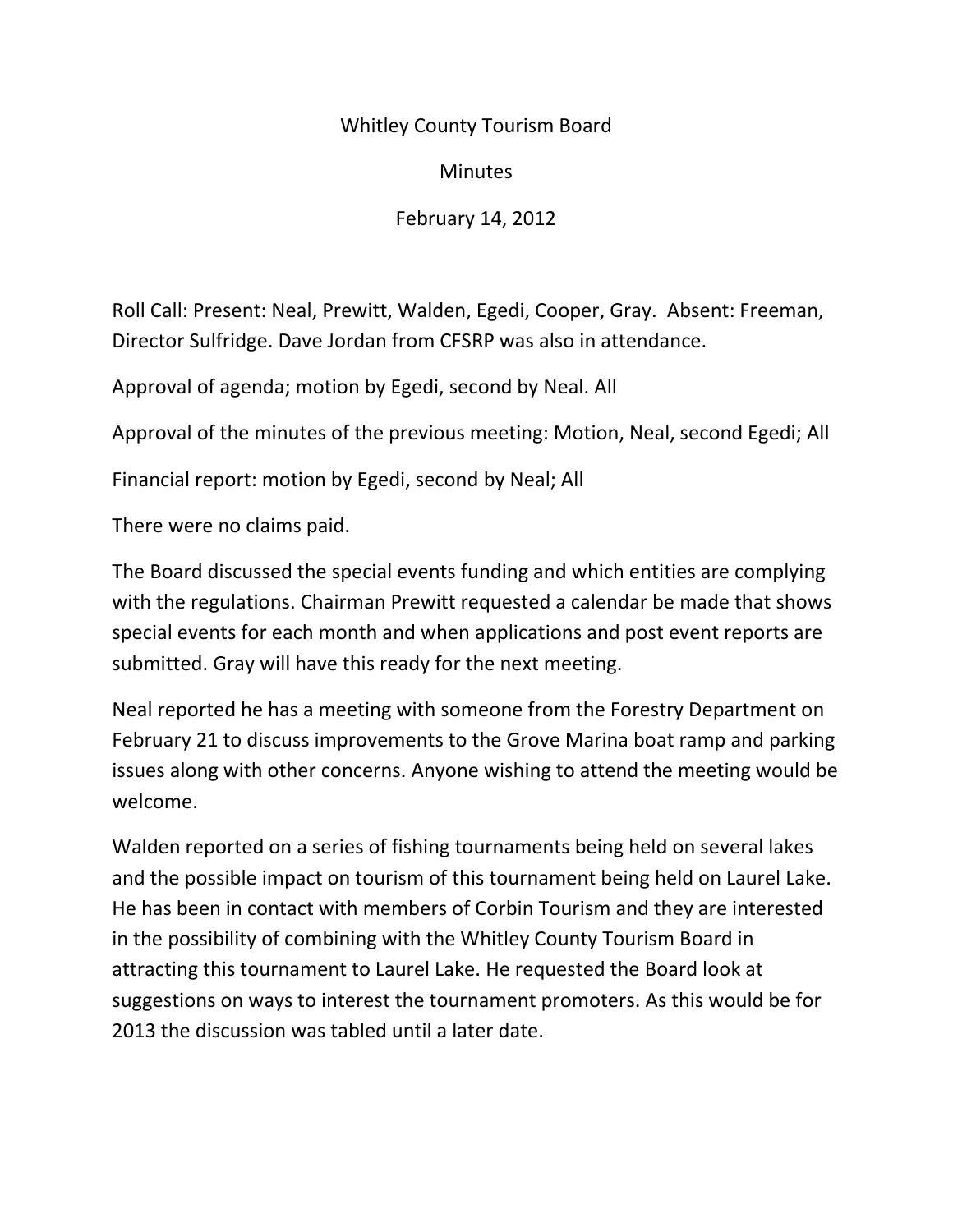Prewitt talked about the beautification project on the Engineer Street Bridge, which is no longer open to traffic. He said the Master Gardeners along with prisoners from the Whitley County Detention Center painted the bridge, built flower boxes, benches, etc. He would like to see the same thing done at the Watts Creek Bridge. This will need to be discussed with the Master Gardeners. Also private donations would be needed.

Dave Jordan and Adam Sulfridge attended the Motor Coach Association meeting. They are going to work on a three minute video which will include shots of the Cumberland Falls area and attractions along with other area attractions.

Cooper gave a report on the Sally Gap Bluegrass Festival and what advertising is being done. Also, events the promoters are attending to spread the word about the festival.

Egedi reported on the new brochure. It has gone to print and should be ready soon.

A motion was made by Gray and seconded by Walden to donate \$5000 to the Cumberland Valley Cruise-In. All voted yes.

Prewitt will call D L Lynch about the kid's bowling tournament that is held in Corbin.

Walden made a motion to donate money to the Whitley County Baseball Boosters. Discussion was postponed for lack of a second on the motion.

Prewitt stated the next meeting will be held on March 13 at 5:00 pm. He asked if the Board is going to change the meeting time back to 6:00 pm at any time in the future. Changing back to 6:00 pm in April was discussed.

Director Adam Sulfridge had offered his resignation to be effective March 12, 2012. Egedi made a motion to accept his resignation, Gray seconded. All voted yes.

The Board then went into Executive session.